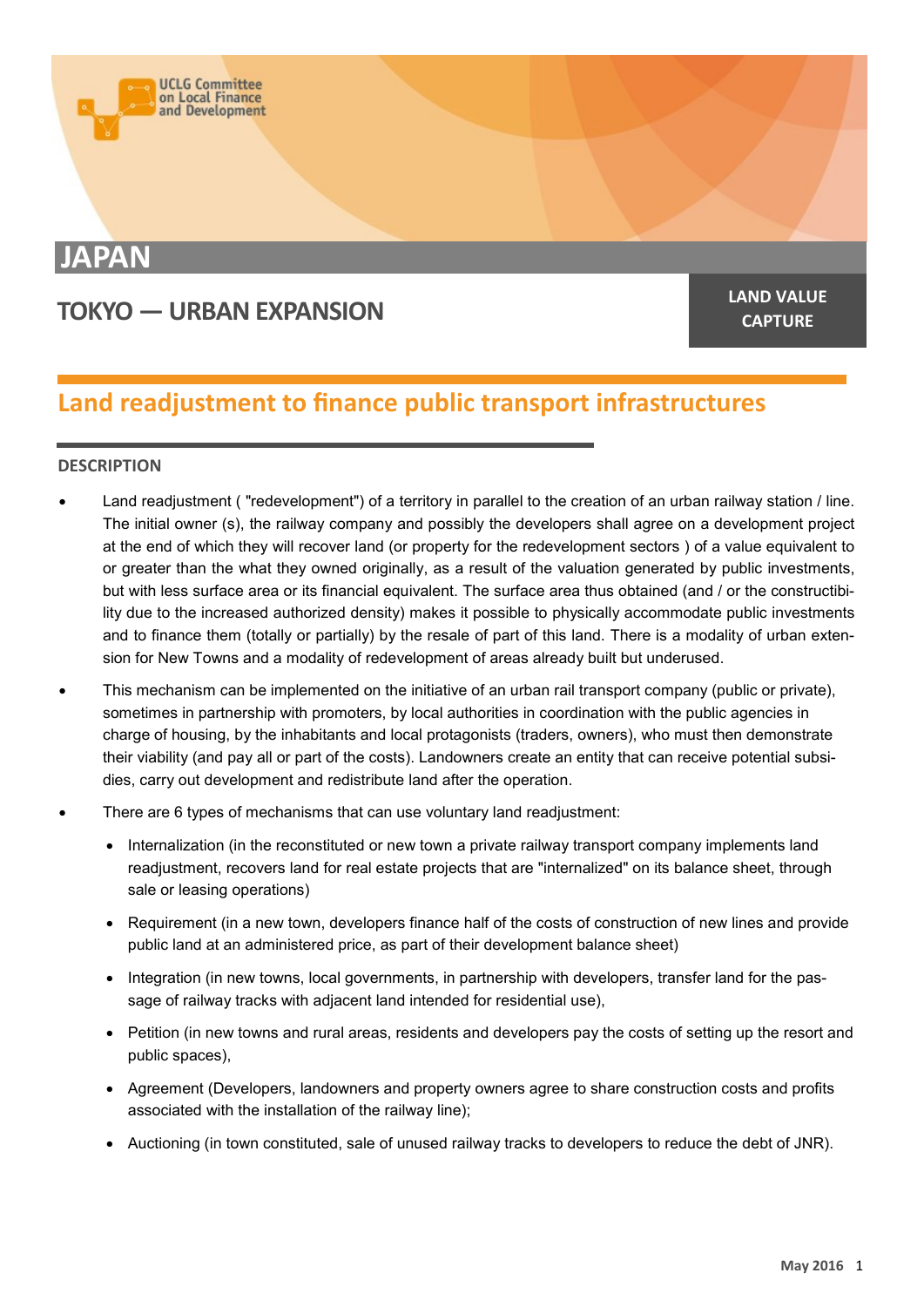#### **INSTITUTIONAL AND FINANCIAL FRAMEWORK**

Territorial development is structured by the National Capital Region Masterplan (NCRMP) released by the government (last one in 1999), which defines new towns, natural belts and development corridors. The metropolis includes many jurisdictions: the metropolitan government of Tokyo, 23 wards, 3 prefectures, and many towns and villages. The land is private (freehold), and the philosophy of the authorities is to limit authoritarian public intervention as far as possible, which has worked in favor of the consensual approach of voluntary land readjustment. This mechanism is sometimes promoted through specific grants to finance the public space in the context of land development nearby subway / train stations. The urban rail network is administered by 48 entities, public, mixed or private, which are authorized to produce and manage lines decided within the framework of the regional government plan (last one in 2000). Building and management tasks can be legally separated since the 1987 Railway Business Law (which also privatized Japan National Railways).

#### **TRACK RECORD OF THE USE OF THIS INSTRUMENT**

For a long time, the government authorized the creation of new railway lines on operators' proposal based on their overall profitability, linked to attendance but also to adjacent property transactions. Increasing construction costs and competition and decreasing urban growth have led to more broadly shared funding mechanisms. The Urban Redevelopment Law, which covers already urbanized sectors, allows the national government to finance one-third of the overall costs covering the preafasibility study and land readjustment operation, and half of the infrastructure costs in this framework, through a specific fund financed by a tax on gasoline and vehicle registration (Road Program, ex Roadway Special Fund). The Urban Regeneration Special Act of 2001 identifies 8 districts and 2514 ha in the city center, motsly nearby the large public and railway lands that are redevelopable, for which the urban parameters (COS, uses, withdrawals, etc.) are made more flexible to allow for better use.

#### **OUTCOMES**

Non-railway revenues account for between 20% and 40% of the total revenues of the largest urban rail transport companies. For Tokyu, the largest (USD 3 billion in revenue in 2011, 40.5% not from railway operations), railway line's operation represents only 41% of its net income between 2003 and 2012, compared with 34 % from real estate and 25% from residential, business and leisure services. The complex redevelopment of the Futakomagawa station (11.2 ha, more than 400,000 m2 built), implemented by Tokyu, which owned 95% of the site, together with more than 200 other owners and users, has cost USD 1,38 billion over 15 years, of which 3/4 were financed by land valuation (and one quarter by subsidies). The Kashiwanoha Campus project (272.9 ha divided among several large landowners, including Mitsui Fudosan Corporation, owner of a golf course and participating as a developer) enabled 26.45% of the land to be freed for public use and 13.55% to finance about one third of the USD 900 million investments in public spaces and infrastructure (including the train station).

#### **STAKEHOLDERS INVOLVED**

The protagonists vary depending on the setup: local landowners, developers, local governments, public or private urban railway companies, housing agencies, etc.